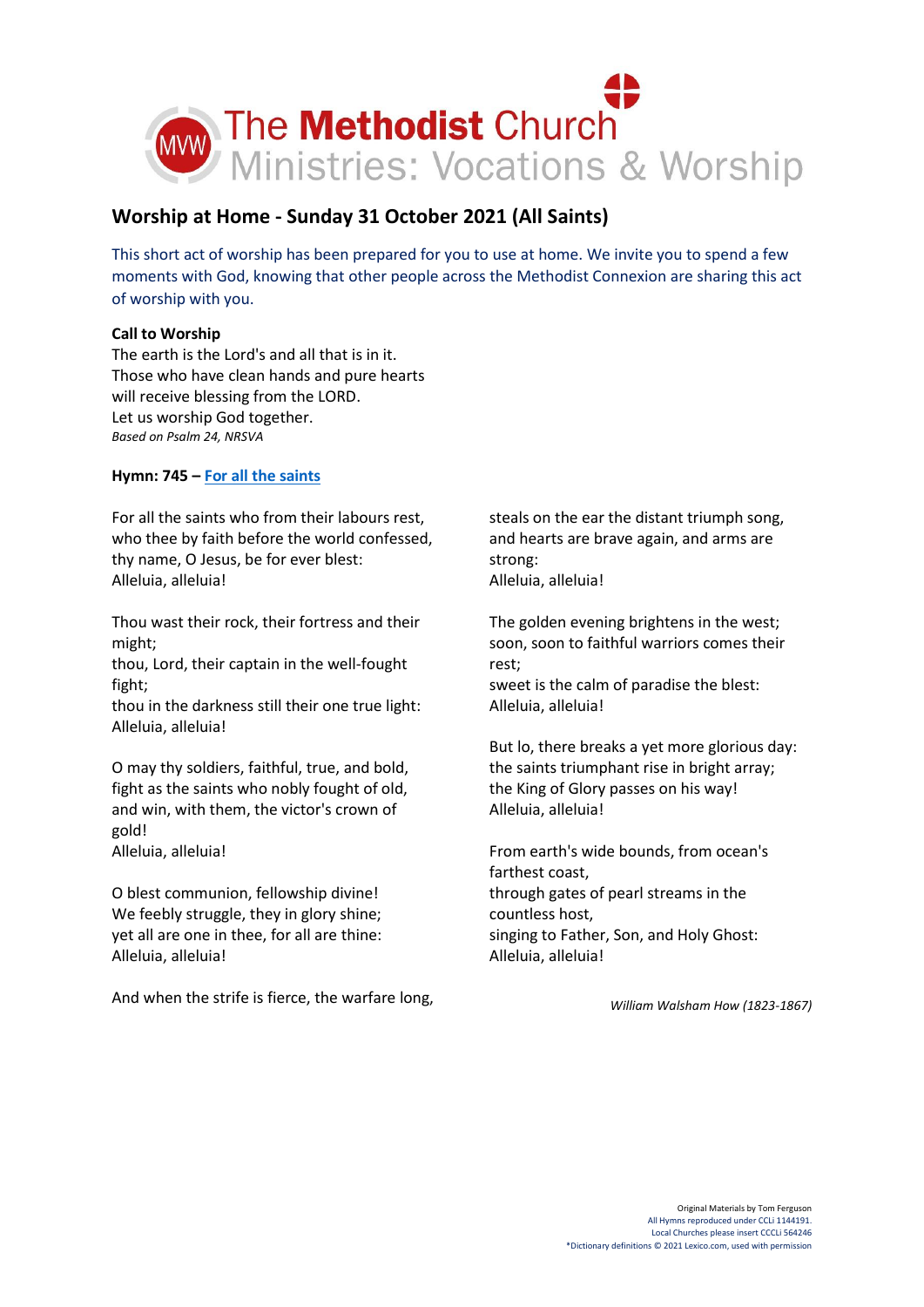## **Let us pray together**

God of all space and time, you are beyond our human comprehension; your creation never ceases to amaze us; and your measureless love and infinite grace are far more than we deserve.

We have treated your creation badly; we have failed to love our neighbour and chosen not to love you with heart, mind, soul and strength; yet, through the sacrificial love of Christ, you still offer us forgiveness.

We give you thanks that, through the grace of Christ, our sins are forgiven and we are set free again to love.

Loving God: Father, Son and Spirit: accept our thanks and praise this day as we worship you. Amen.

**Today's Reading from the New Testament:** [Revelation 21:](https://www.biblegateway.com/passage/?search=Revelation+21%3A+1-6a&version=NIV) 1-6a **Today's Gospel Reading:** [Mark 12:28-34](https://www.biblegateway.com/passage/?search=Mark+12%3A28-34&version=NIV)

#### **Time to Reflect**

All Saints Day does not feature prominently in Methodism. Although there are some exceptions, most of our chapels do not carry the names of saints, yet the idea of sainthood is something that perhaps we should consider.

What does sainthood mean to you?

Rather than those canonized people we regard as saints, I want to think about two definitions of 'Saint'.

#### *1. A very virtuous, kind, or patient person\**

During the pandemic, we have all experienced this kind of saint. Immediately springing to mind are doctors and nurses who have treated so many, saving lives and comforting those for whom a cure never came. I am sure you will join me in thanking God for the NHS.

There are so many others who may or may not be Christians, whose work has been essential during the pandemic: HGV drivers, cleaners, teachers, teaching assistants, school dinner staff, shop workers, food producers, IT experts, and those with the skill to create vaccinations. The list is endless! Thank God for their skill, dedication and sacrifice - loving their neighbours as themselves.

*2. A Christian believer*\*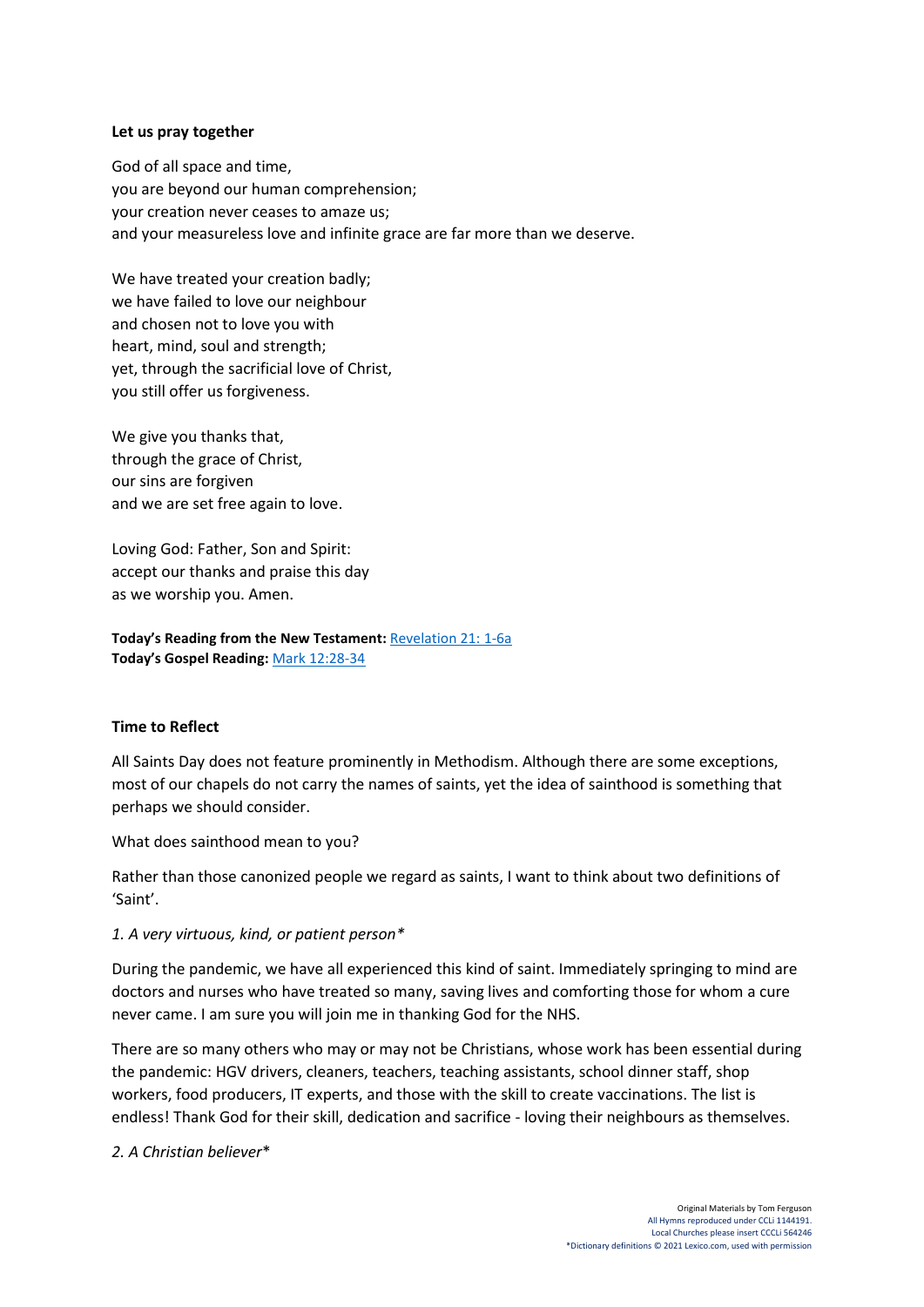A saint is also any Christian believer, many of whom fall into the earlier category too – motivated by their faith in God to share their skills. Each of them following both of Jesus's commandments in today's gospel passage – to love God and neighbour.

To me, saints are all the people who do Christ's work on earth – the unnamed, unacknowledged everyday folk who do great and wonderful things through their love of God and neighbour.

Growing up at Altofts Methodist Church in West Yorkshire, I was privileged to be surrounded by so many remarkable: Sunday school teachers, members of the congregation and particularly my grandparents who nurtured my faith. I thank God for their love on my Christian journey.

What about you? Who are those who have nurtured your faith and shown you love and encouragement on your journey with Christ? I invite you to give thanks to God for them.

Hand in hand with these everyday folk are, the 'Saints in Light', those everyday Christians who have taught us a thing or two and encouraged, but whose earthly lives have come to an end. We are privileged to be surrounded by a great cloud of witnesses.

It is in the combined effort of these unsung heroes where we truly see the power of the Holy Spirit working in and through ordinary people like you and me. Through time and space, they are bringing the kingdoms of earth and heaven closer together through love of God and neighbour. Together we move towards that time when God will wipe every tear from our eyes; a time when death, mourning and pain will be no more. Although you may be reading this alone, you are part of that amazing congregation of God's people through time and space. You are a saint!

To the Glory of God, the Alpha and the Omega, the beginning and the end. Amen.

Take a time to sit quietly

#### **A time of prayer**

Let us pray for all people everywhere according to their need.

*Silence*

We pray for your church; that we may work together to show our love of God and neighbour.

# *Silence*

We pray for your world and all in power; that all may work together for peace and justice. *Silence*

We pray for the communities in which we live;

that all people may find comfort in their need.

# *Silence*

We pray for all those who suffer and bring before you those on our minds today; that they may find comfort and peace in their troubles.

# *Silence*

We remember those who have died, giving special thanks for that great cloud of witnesses who have lived lives of faith. May we be reunited with them in your eternal kingdom. In the name of Christ we pray. Amen.

**The Lord's Prayer** *Our Father ……*